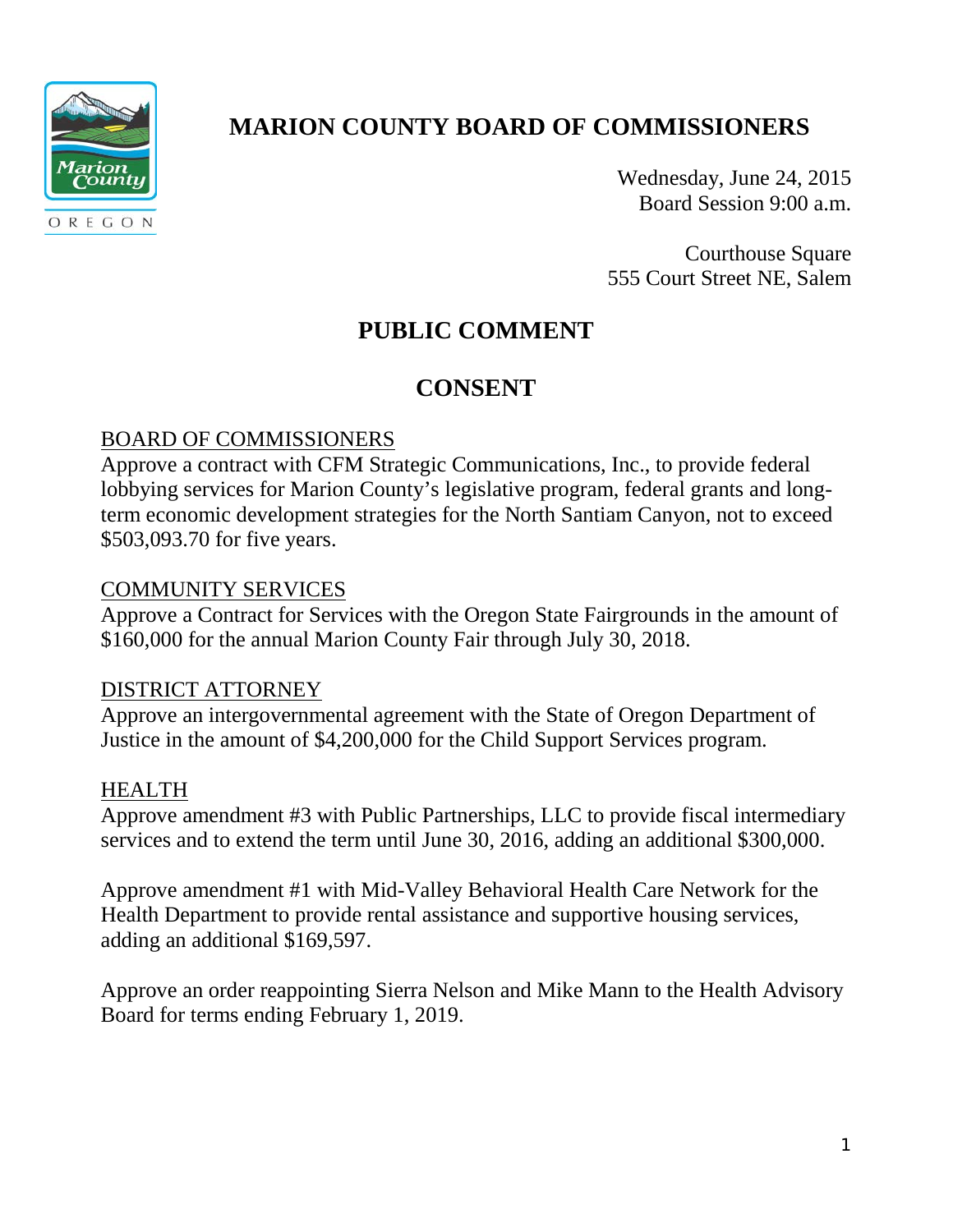### JUVENILE

Approve the Contract for Services with North Valley Medical Staffing, Inc., in the amount of \$750,000 to provide nursing services for youth through June 30, 2018.

Approve amendment #2 to the intergovernmental agreement with the State of Oregon, adding an additional \$413,822 to provide funding for juvenile programming through June 30, 2017.

### SHERIFF'S OFFICE

Approve amendment #4 to the intergovernmental agreement with the City of Sublimity, adding an additional \$157,932 to provide patrol services through June 30, 2016.

Approve amendment #4 to the intergovernmental agreement with the City of Jefferson, adding an additional \$315,416 to provide patrol services through June 30, 2016.

Approve amendment #3 to the intergovernmental agreement with the City of Aurora, adding an additional \$164,292 to provide patrol services through June 30, 2016.

### TREASURER

Approve a resolution authorizing a change fund in the amount of \$60.00 for the Stayton Clinic office of the Health Department.

Approve a resolution authorizing a change fund in the amount of \$300.00 for the Dog Services division of Community Services.

## **ACTION**

### COMMUNITY SERVICES

1. Consider approval of an order to award Oregon Video Lottery Funds to board designated grantees. – Sarah Cavazos

### FINANCE

2. Consider approval of an order writing off an uncollectible accounts receivable balance of \$4,124.85 for Michaels Chadwick. – Jeff White

3. Consider approval of an order writing off an uncollectible accounts receivable balance of \$50,000 for NC Ventures. – Jeff White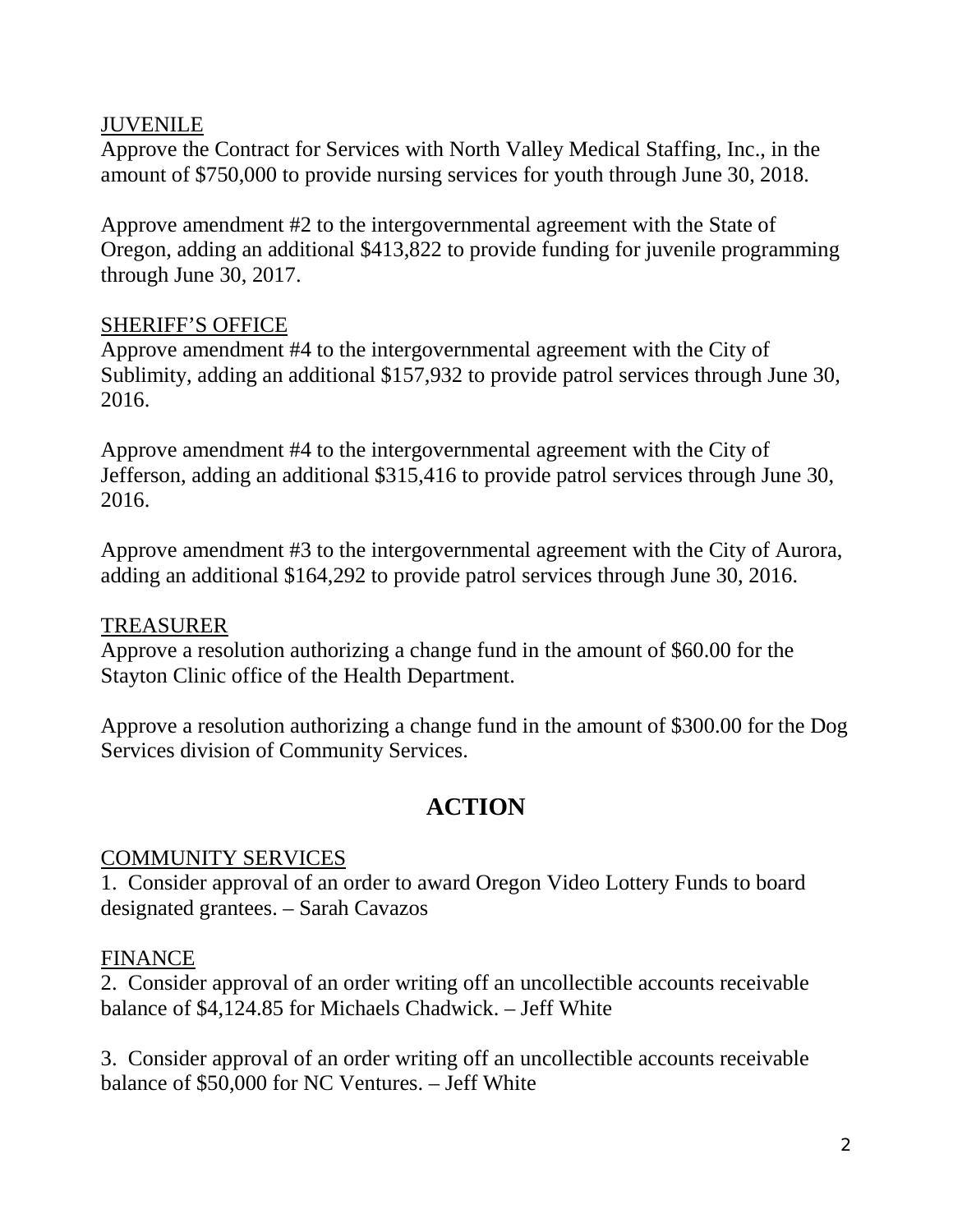4. Consider approval of three new policies on the administration of federal awards. – Jeff White, Debbie Gregg

5. Consider approval of a resolution to adopt the fourth supplemental budget for fiscal year 2014-15. **(TO BE ACTED ON FOLLOWING PUBLIC HEARING)**. – Jeff White, Richard Minaker

### HEALTH

6. Consider approval of a lease agreement with Mission Investment Property, LLC for temporary relocation of the Public Health Department personnel during the Health Services Building renovation through October 31, 2016 for \$358,786.40. – Rod Calkins

7. Consider approval of a lease agreement with McNary Square Partners for temporary relocation of the Adult Behavioral, Administrative Health, and Environmental Health Department personnel during the Health Services Building renovation through October 31, 2016 for \$335,000. – Rod Calkins

8. Consider approval of the intergovernmental agreement with Oregon Health Authority to administer the Foodborne Illness Prevention Program through June 30, 2017, for \$100,294. – Rod Calkins

### PUBLIC WORKS

9. Consider approval of a Public Improvement Contract for \$1,384,866.80 with Knife River Corporation for resurfacing various county roads through August 31, 2016. – Alan Haley

10. Consider approval of a Public Improvement Contract for \$104,956.32 with Blackline Inc. for applying Type II slurry seal on county roads through September 4, 2016. – Alan Haley

11. Receive and consider appeal of hearings officer's decision, case #AR15-003, SAD, LLC, Clerk's File #5695. – Joe Fennimore

### **CONTRACT REVIEW BOARD**

1. Consider approval of a board order granting a Class Special Procurement Exemption to award multiple contracts for drug and alcohol prevention services. – Camber Schlag, Rod Calkins